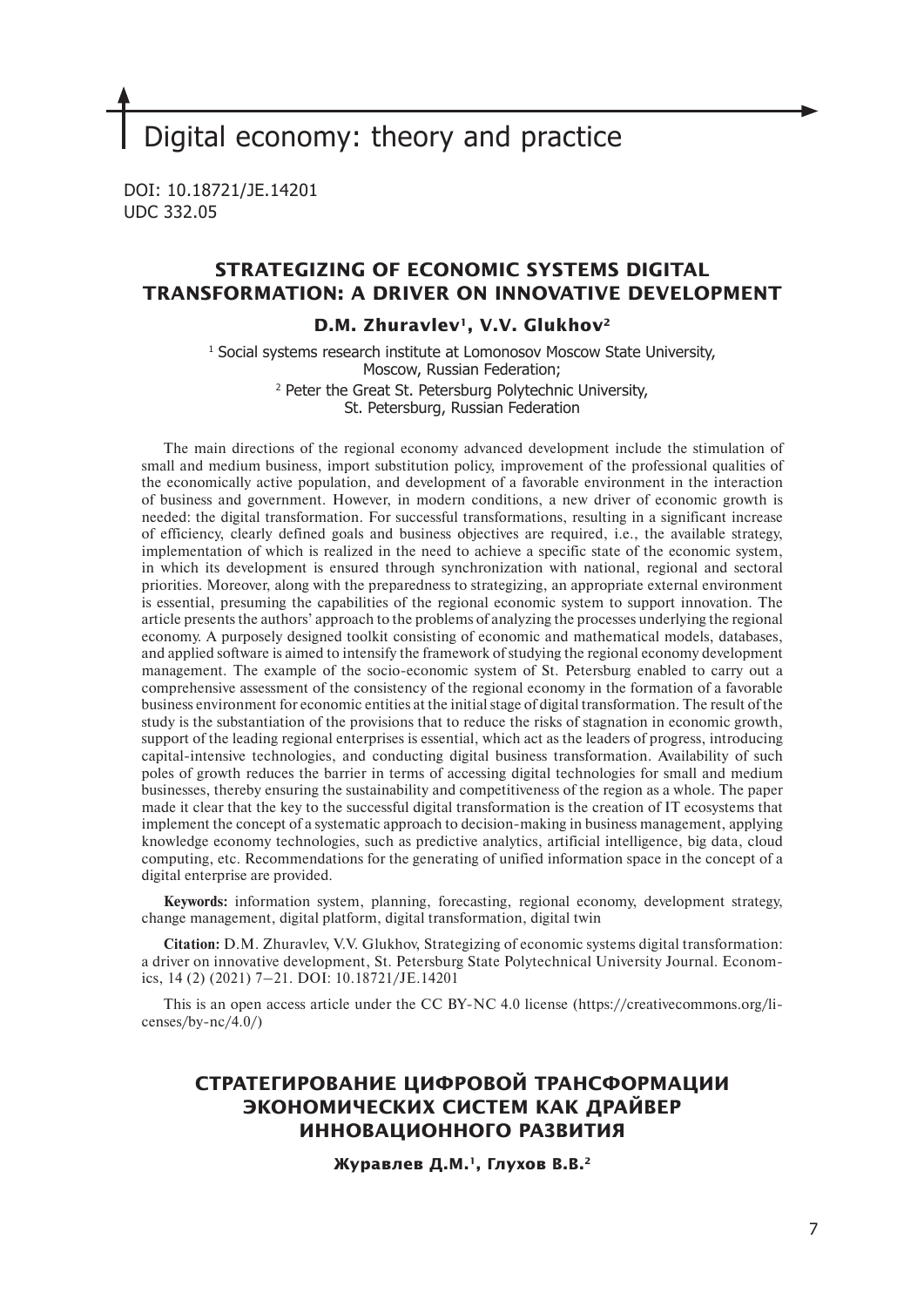## 1 Научно-исследовательский институт Социальных Систем при МГУ им. М.В. Ломоносова, Москва, Российская Федерация; 2 Санкт-Петербургский политехнический университет Петра Великого, Санкт-Петербург, Российская Федерация

В качестве основных направлений опережающего развития региональной экономики выделяются стимулирование малого и среднего предпринимательства, политика импортозамещения, повышение профессиональных качеств активной части занятых граждан, формирование благоприятного окружения при взаимодействии бизнеса и власти. Однако в современных условиях необходим новый драйвер экономического роста, которым является цифровая трансформация. Для успешного проведения преобразований, результатом которых является существенное повышение эффективности, необходимы четко сформулированная цель и бизнес-задачи, то есть наличие стратегии, смысл реализации которой состоит в необходимости достижения такого состояния экономической системы, при котором ее развитие будет обеспечиваться через синхронизацию с общегосударственными, региональными и отраслевыми приоритетными целями. При этом, кроме готовности самого объекта стратегирования, необходимо наличие соответствующего внешнего окружения, то есть возможностей региональной экономической системы по поддержке инноваций. В статье представлен авторский подход к решению задач анализа процессов, составляющих основу региональной экономики. Разработан соответствующий инструментарий (экономико-математическая модель, база данных и прикладное программное обеспечение), усиливающий аппарат исследования проблем управления развитием региональной экономики. На примере социально-экономической системы Санкт-Петербурга проведена комплексная оценка состоятельности экономики региона по формированию благоприятного бизнес-окружения для хозяйствующих субъектов, находящихся на начальном этапе цифровой трансформации. Результатом исследования является обоснование положений, что для снижения рисков стагнации экономического роста, необходима поддержка ведущих региональных предприятий – лидеров прогресса, внедряющих капиталоемкие технологии и проводящих цифровую трансформацию бизнеса. Наличие подобных полюсов роста позволит снизить барьер доступа к цифровым технологиям для малого и среднего бизнеса, обеспечив тем самым устойчивость и конкурентоспособность региона в целом. Показано, что залогом успешности проведения цифровой трансформации является создание ИТ-экосистем, реализующих концепцию системного подхода к принятию решений по управлению бизнесом, используя для этого технологии экономики знаний, такие как предиктивная аналитика, искусственный интеллект, большие данные, облачные вычисления и пр. Даны практические рекомендации по формированию единого информационного пространства в концепции цифрового предприятия.

**Ключевые слова:** информационная система, планирование, прогнозирование, региональная экономика, стратегия развития, управление преобразованиями, цифровая платформа, цифровая трансформация, цифровой двойник

**Ссылка при цитировании:** Журавлев Д.М., Глухов В.В. Стратегирование цифровой трансформации экономических систем как драйвер инновационного развития // Научно-технические ведомости СПбГПУ. Экономические науки. 2021. Т. 14, № 2. С. 7–21. DOI: 10.18721/ JE.14201

Это статья открытого доступа, распространяемая по лицензии CC BY-NC 4.0 (https://creativecommons.org/licenses/by-nc/4.0/)

## **Introduction**

The global economy has recently been undergoing significant structural changes, resulting in a gradual abandonment of technologies, involving unskilled labor and high operating costs, to support production and business processes (management, logistics, sales, warehousing, maintenance). The emphasis is on capital-intensive production fit to operate almost automatically and focused on the production with high added value by minimizing operating costs. The reason for this is the drastic growth of so-called high technologies based on digital data processing (collection, analysis, modeling, forecasting, process control, etc.) and the possibility of obtaining energy from renewable sources (green power industry) [1]. New means of payment, such as cryptocurrency, are emerging along with different types and methods of communication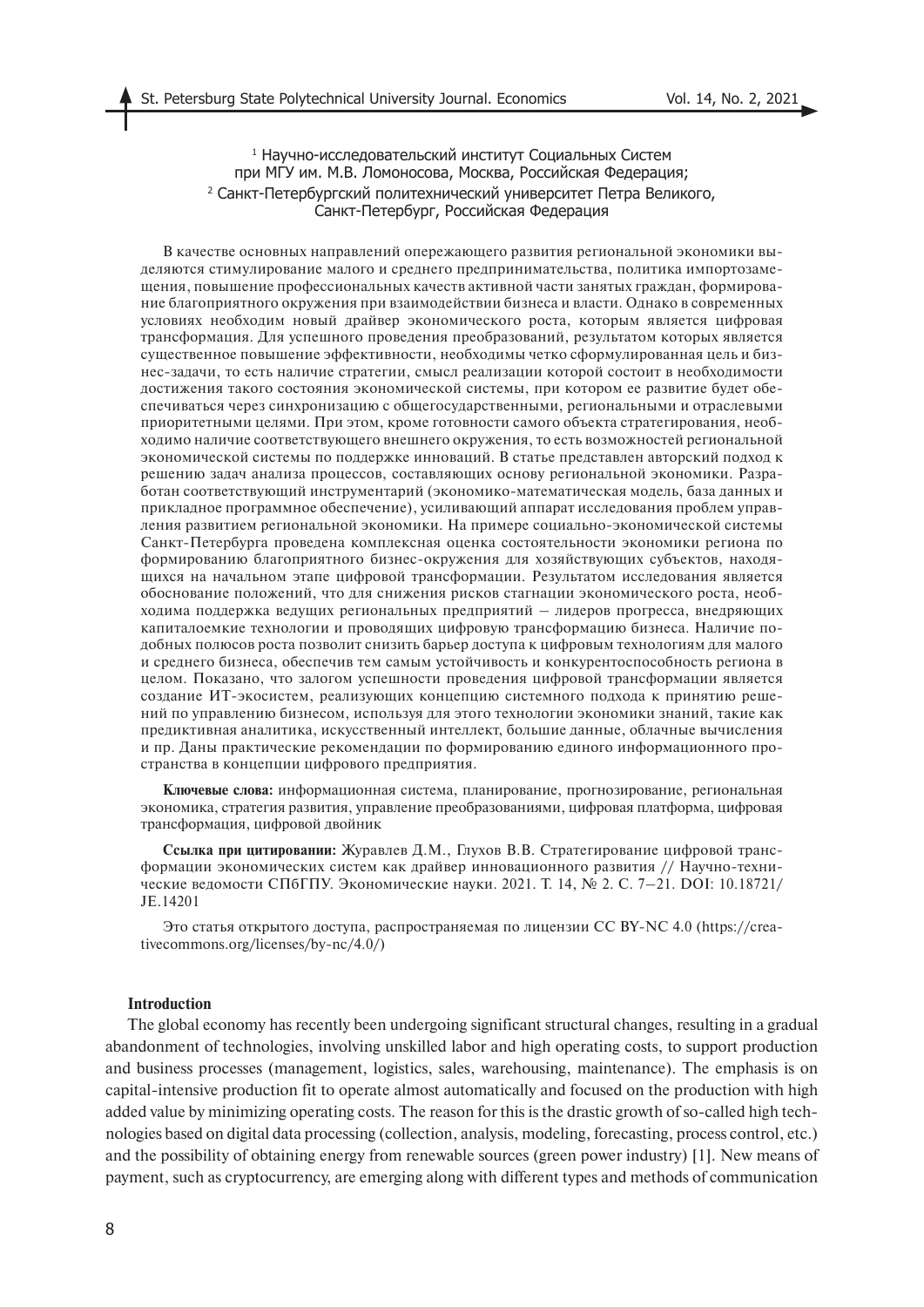embedded in production processes. Taken together, this leads to the need to revise the existing industrial and social relations, develop new strategies and actualize the features of socio-economic development, ensuring sustainable economic growth [2]. Moreover, considering the peculiarities of the Russian economy, these tasks should be solved mainly at the regional level since the federal level deals with global goal-setting (national projects), legal regulation (favorable business environment), general management, and control over the fulfillment of social obligations. The subjects of the Russian Federation fully participating in economic, business, political, and financial relations are meant to be the flagships of the national economy. Those regions with historically the most favorable conditions, obtaining sufficient raw material and human resources potential, should act as innovators, that is, to guide new technologies that have been tested in leading regional enterprises and recognized suitable for scaling and replication. This condition is essential to equalize the socio-economic situation in the regions and to ensure equal conditions and quality of life for citizens, regardless of their place of residence.

The implementation of the announced approach leads to the need for a radical restructuring (digital transformation) of technological processes and principles of management of large industrial enterprises, being the drivers of economic growth and the basis for the development of small and medium businesses. Digital transformation for enterprises striving both to maintain their positions in the market and to create a background for long-term development means:

1. A growth pole that ensures business diversification by stimulating the creation of new products, facilities, and services through digital technologies, possessing the adaptive and integration capabilities significantly higher than traditional ones [3].

2. The possibility of obtaining added value by optimizing business processes at all levels, reducing non-productive costs, increasing labor productivity, and extensively use the digital competencies of personnel [4].

3. Early arrangement of conditions for gaining access and conflict-free implementation of emerging new and complementary technologies [5, 6].

The list of national specialists whose work is devoted to assessing the level of socio-economic development and the region's readiness for transformations, studying the conditions and limitations of digital transformation, includes the names of such researchers as M.Yu. Arkhipova [7], L.G. Matveeva [8], I.V. Mitrofanova [9], A.A. Urasova [10], and others. Statements about the need to identify and take into account the set of influencing and stimulating factors in the formation of strategies and rules of behavior in competitive markets of economic entities are found in V.V. Akberdina [11], E.V. Balatsky [12], G.V. Korovin [13]. The basic principles underlined by new economic categories, such as the informational capacity of employment of the population, digital competencies of personnel, workplace information components that determine the strategy formation approaches to the involvement of the population in the digital economy, are stated by I.V. Novikova [14].

It should be noted that to achieve a complete process of digital transformation, well-defined tasks and business objectives are required. This presumes an available strategy, the implementation purpose of which is to ensure the enterprise development in synchronization with national, regional, and sectoral priority goals. Therefore, before planning and implementing any digital transformation projects, it is essential first to make sure that the enterprise itself is ready to uptake innovations and its environment also meets the stated goals and objectives.

#### **Purpose**

All of the above enabled defining the *goal of this study*: the development of theoretical and methodological provisions for strategizing the digital transformation of economic systems that determine their propensity for transformation and form the priority directions of advanced development.

Achievement of this goal provides for the solution of the following tasks:

– analysis of modern scientific literature on the subject of research;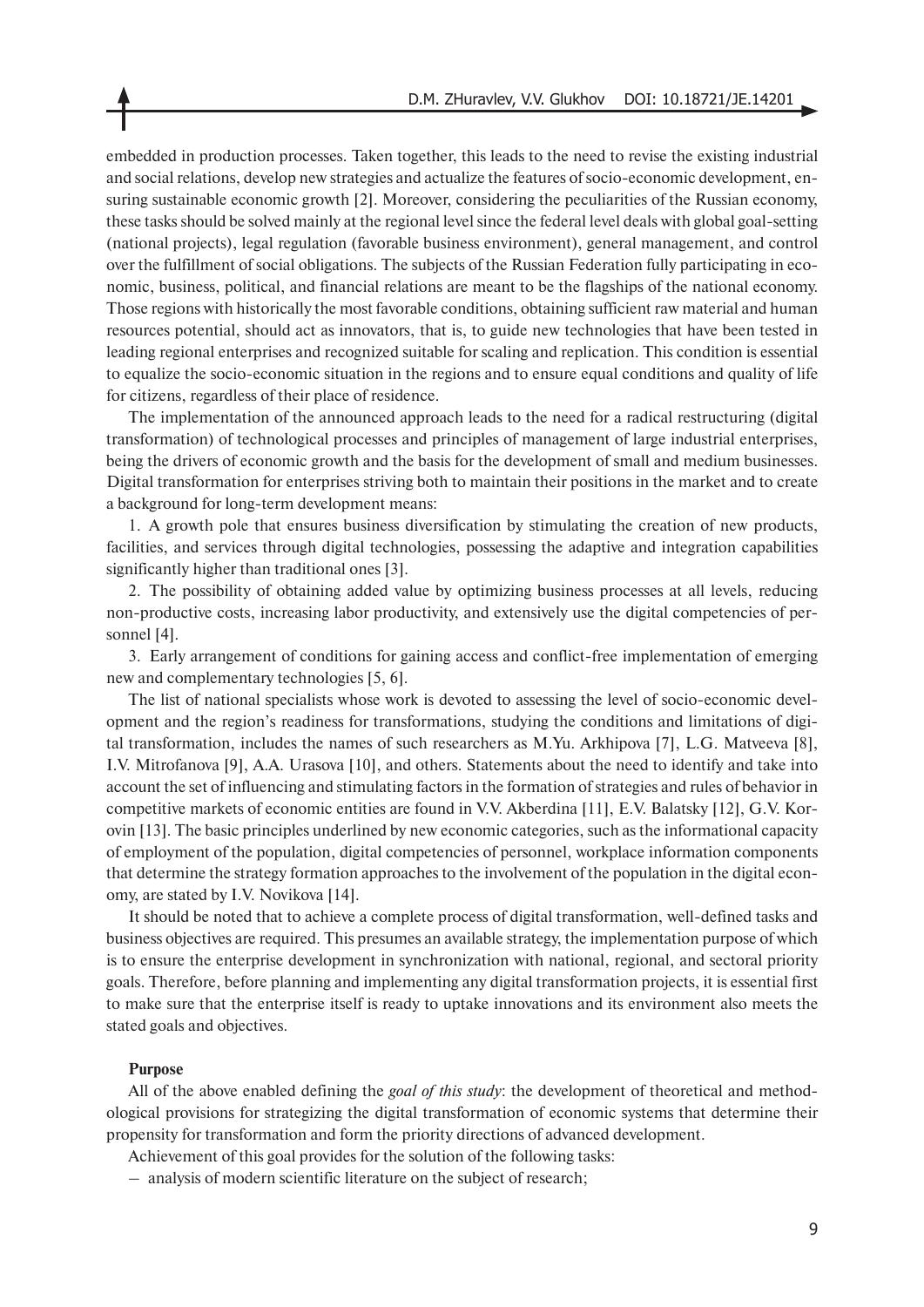– development of a conceptual model of the digital twin of the regional economic system with the institutionalization of indices (measurable indicators) that objectively reflect the state of its economic processes;

– assessment of readiness of the regional economy to create a favorable business environment for enterprises at the stage of digital transformation and preparing standard recommendations for them on developing an IT architecture to be the background of business management in a digital economy.

*The object of the research* is the socio-economic system of the constituent entity of the Russian Federation. *The subject of the research* is the processes of strategizing the digital transformation of economic systems.

The study is carried out on the example of St. Petersburg, which is of great strategic importance for the industrial and innovative development of both the Northwestern Federal District, in particular, and the Russian Federation as a whole.

#### **Methodology**

The relevance of studying the problems associated with the digitalization of the economy and its impact on the growth of social welfare, the importance of developing the theoretical and methodological foundations of change management, the role and significance of process innovations are noted by Russian (L.M. Borshch [15], T.V. Kramin [16], N.M. Rumyantsev [17], A.I. Tatarkin [18]) and foreign authors (J. Fagerberg [19], D. Kucera [20], R. Pradhan [21]). Concerning the development of strategic directions for the advanced development of socio-economic systems, the empirical basis of this study is the work of V.L. Kvint, who summarized the rules of strategic thinking and founded the Russian scientific school of theory of strategy, methodology, and strategizing practice. The basic postulate of the modern theory of strategy states that the availability of strategy is not really as important as its support with the relevant resources in all priority areas (development plants) [22].

The study of the works of these researchers leads to the conclusion that the readiness of the regional economy for transformation is determined by the consistency of the underlying systemic economic processes (development of transport and telecommunications infrastructure; the level of social support for the population; the number and quality of the economically active population; regulatory and legal support for business, the ability of enterprises to perceive innovations, etc.), and most importantly, the presence of a strategy presuming logically arranged and justified activities, synchronized in time and available resources. This postulate is a principle for all program documents, from the regional development strategy to the micro-enterprise strategy.

According to the world [23, 24] and domestic [25, 26] practice, for the formation of a strategy adequate to the goals and objectives of digital transformation, special tools are required that can identify and propose challenging schemes of advanced development for the need of accelerated digitalization of the economy. Such a toolkit may include an intelligent software package (strategist's office), the functionality of which would be sufficient to build a model (digital twin) of the region, considering its institutional, resource, social, technological, and other conditions. With the help of such a digital twin, by conducting experiments on it, mechanisms for triggering economic growth can be determined and justified for each specific regional economic system.

A regional economic system, like any other complex object, consists of a certain set of interacting processes, each of which can be formalized employing a mathematical function (*fi*) (Fig. 1). The set of local functions  $\hat{f}$  is the digital twin  $(F)$  of the system under study.

Input data are resources (factors  $x_i$ ), the transformation of which in the process of implementation leads to a change in the target state of the regional economic system (an increase in the share of innovative products in GRP, in the number of jobs, in value added, etc.). The change in the target state is monitored through the corresponding indicators *yi* .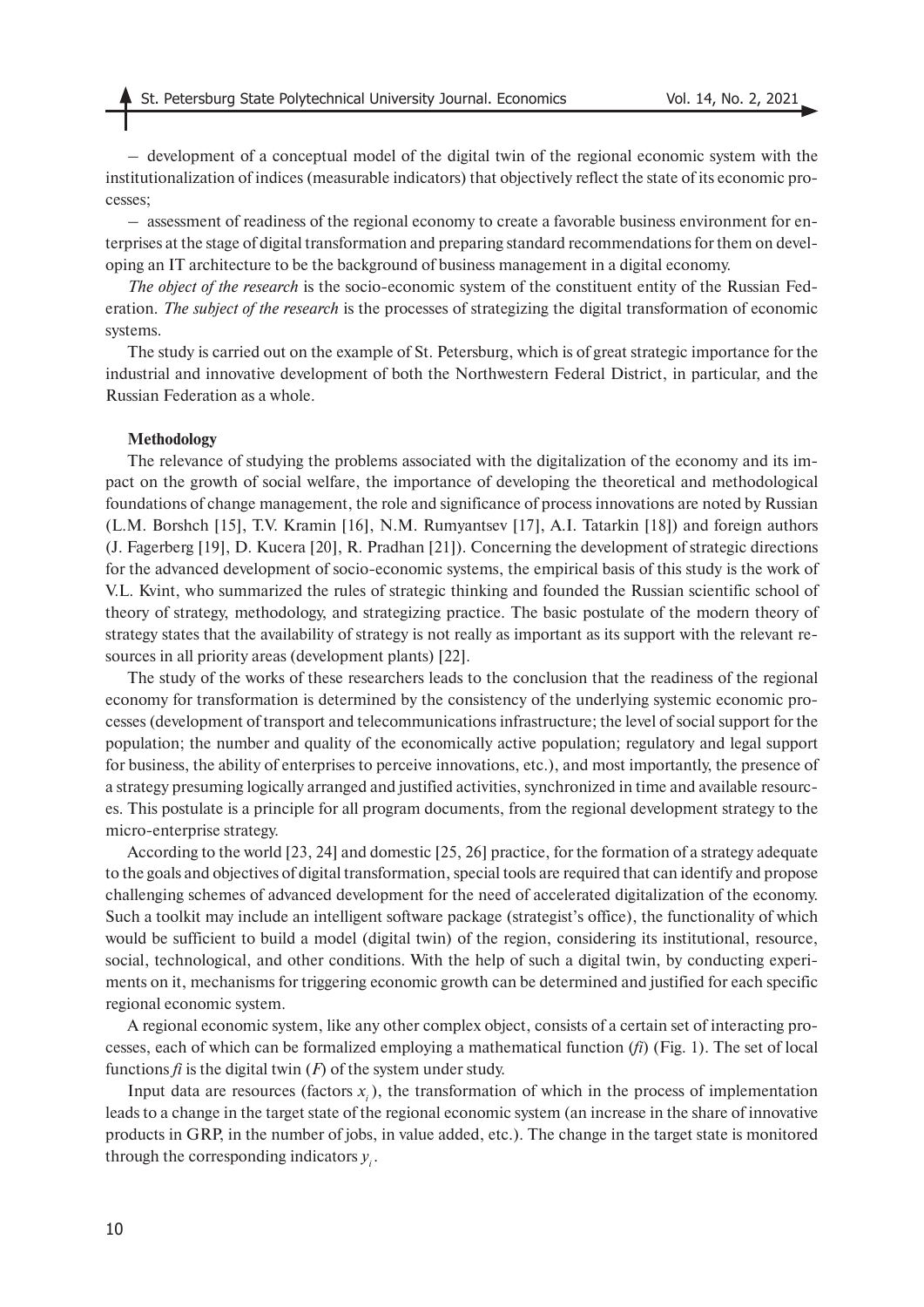Parametric analysis of *X* and *Y* dependencies enables the formation of relationships between factor (*X*) and indicator  $(Y)$ , reflecting the nature of the studied processes. By feeding the set values  $X_i$  to the input of the digital twin, the predicted results  $Y_i$  can be obtained at the output. When the parameters of the "digital" twin" change, there is an opportunity to set goals and predict the course of a certain economic process, thus the strategizing is implemented.

The regional economic system can be generally characterized by several systemic economic processes; institutionalization allows identifying measurable development goals of the constituent entity of the Russian Federation and establish the relationship between controlled factors<sup>1</sup> and indicators<sup>2</sup> (Table 1).

| <b>Economic process</b>                              | <b>Brief</b> summary                                                                                                                                                                                                                                                                                                                                        |  |  |  |  |
|------------------------------------------------------|-------------------------------------------------------------------------------------------------------------------------------------------------------------------------------------------------------------------------------------------------------------------------------------------------------------------------------------------------------------|--|--|--|--|
| 1. Institutional environment                         | - determines the quality of work of the public administration institutions system,<br>represented by the effective formation of the gross regional product                                                                                                                                                                                                  |  |  |  |  |
| 2. Basic education, Healthcare,<br>Social protection | - evaluates the effectiveness of education management, quality, and comfort of the life of<br>the population as the basis of its professional, labor, and reproductive potential                                                                                                                                                                            |  |  |  |  |
| 3. Transport infrastructure                          | - reflects the quality of spatial planning and the achieved logistic connectivity of the<br>region as an effective system for the transfer of goods, works, production forces, and<br>services                                                                                                                                                              |  |  |  |  |
| 4. Microeconomic environment consistency             | - characterizes the features of the current state of the region's economy in terms of<br>budget balance, reflects the financial potential of the regional government, guarantees the<br>provision of state and municipal services, and, in general, forms the image characteristics<br>of the region, the business climate, and attractiveness for business |  |  |  |  |
| 5. Labor market efficiency                           | - distinguishes the attractiveness of labor activity in the region and assesses its potential<br>as a center of attraction for qualified labor resources                                                                                                                                                                                                    |  |  |  |  |
| 6. Financial market                                  | - reflects the nature of consumer behavior of the active part of the population according<br>to its focus and ability to good independent investment development                                                                                                                                                                                            |  |  |  |  |
| 7. Higher education and advanced training            | - reflects the region's ability to create high-tech industries and attract qualified labor<br>resources                                                                                                                                                                                                                                                     |  |  |  |  |
| 8. Technological development                         | - determines the readiness of the economy for the innovations conversion, the<br>modernization of existing technologies, and the introduction of new ones, that is,<br>the readiness of subjects of economic activity to realize commercial, organizational,<br>personnel, production, technical, and innovative potentials                                 |  |  |  |  |
| 9. Interregional trade                               | - characterizes the region's capability to increase and scale up sales and consumption<br>markets by increasing labor productivity                                                                                                                                                                                                                          |  |  |  |  |
| 10. Innovative capacity                              | - reflects the region's ability to create and commercialize new technologies and<br>industries, expand the range of products, goods and services                                                                                                                                                                                                            |  |  |  |  |

## **Table 1. List and characteristics of systemic economic processes that form the basis of the region's economy**

*Source*: Authors

To describe the mathematical dependence, a paired linear approximation of the dependence of indicators (*Y*) on controllable factors (*X*) was used with an additive consideration of the random component. Economic analysis of processes is carried out using multi-composition "factor-indicator" couples, where factor (*X*) is an indicator directly controlled by regional authorities, and indicator (*Y*) shows mainly the macroeconomic quality and the process dynamics, such as growth or decline in labor productivity in the region, the dynamics of the gross regional product, or the budget income index [27].

The constructed model of the regional economic system allows differentiating the possibilities of economic growth by the contributions of the individual processes into the total value, identifying and tracking both long-term and short-term changes. In practice, the modeling processes are implemented using spe-

<sup>&</sup>lt;sup>1</sup> A factor is a controllable parameter, the change of which leads to the achievement of the strategic goals of the region.

<sup>&</sup>lt;sup>2</sup> An indicator is a resulting parameter that reflects changes in the economic process due to a change in the related factor.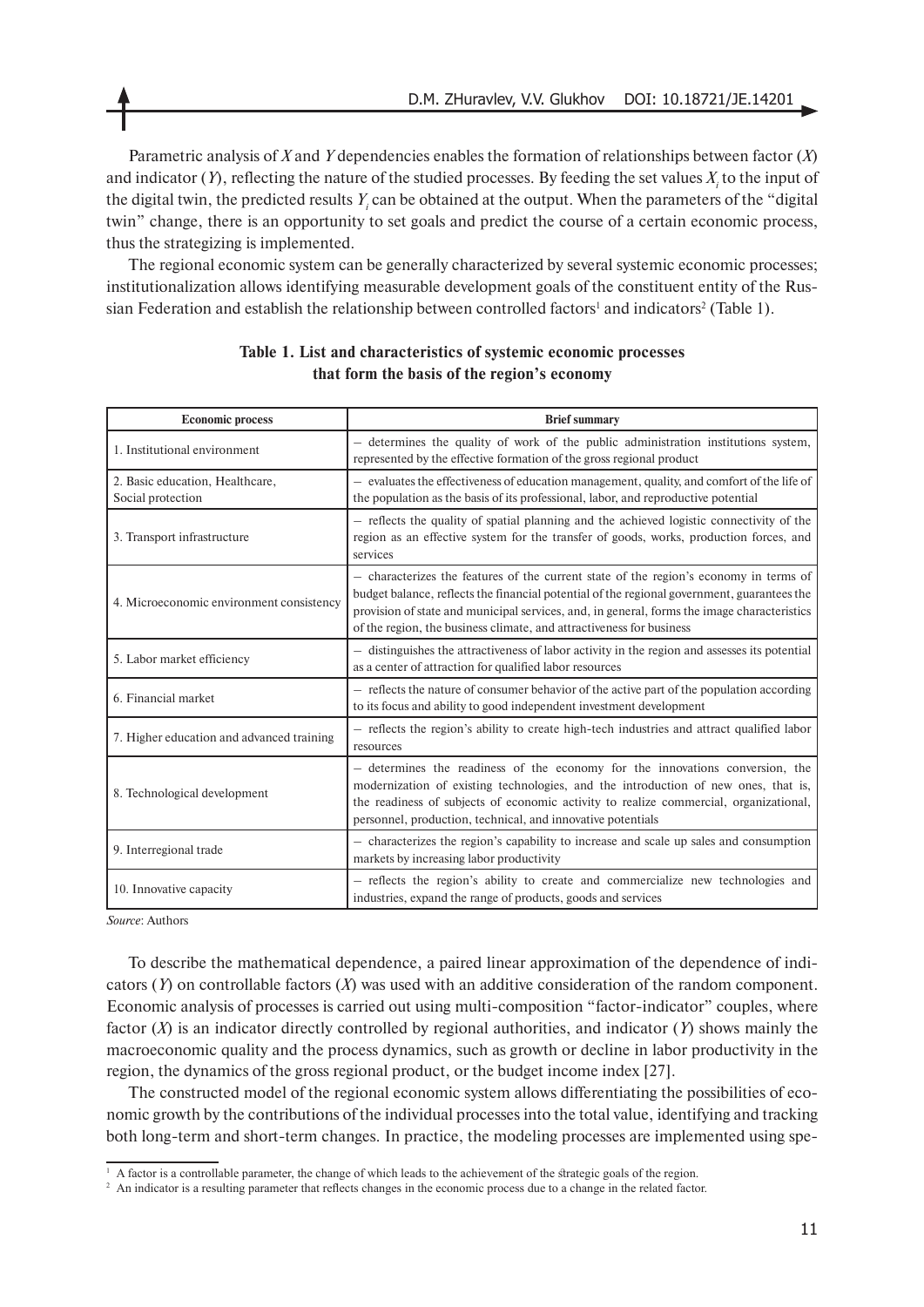

Fig. 1. Model of the regional economic system *Source*: Authors

cial software "Forecasting and analytical system for strategizing the socio-economic development of the subjects of the Russian Federation" [28].

## **Results**

Calculations proved the correctness of the processes proposed for describing the regional economic system, based on the official data of the Federal State Statistics Service for 2007–2019 (see Table 1). To determine the consistency of the economic processes under consideration, an algorithm was used to assess the list of threshold values of the main standard indicators of correlation and regression analysis, which characterizes the accuracy and statistical validity of the applied approximations of the "factor-indicator" dependence. The calculation results for St. Petersburg are presented in Table 2.

In general, a comprehensive analysis of all processes that make up the basis of the socio-economic system of St. Petersburg (Fig. 2) leads to a conclusion about its orderly and systematic development, the capability to provide a favorable business climate for those business entities that plan to start the digital business transformation.

The calculations prove that the overwhelming number of processes that make up the basis of the economy of St. Petersburg is ahead of the average level of similar processes development in the constituent entities of the Russian Federation included in the North-West Federal District.

This state of affairs testifies to the extremely high degree of readiness of the regional economic entities to start mastering the existing innovative development potential (in particular, the process "Technological development" is 39% ahead of the average level in the federal district, the process "Innovative capacity" is 141%, and "Transport infrastructure" is 34% respectively). At the same time, such state of affairs obviously has a downside, since, with an unfavorable development of the situation (economic crisis and/or worsening of the epidemiological situation), the macroeconomic indicators of the region may tend to decrease due to changes in consumer preferences, the outflow of qualified personnel and a decrease in investment necessary to support the continuity of innovatization.

To reduce the mentioned risks, regional technological enterprises in a crisis and post-crisis situation should become the conductors of digital technologies for small and medium businesses which experience certain difficulties in acquiring and mastering innovations, also because of their high initial cost threshold. In other words, leading regional enterprises must take on the leadership of introducing and testing digital technologies, going through all stages of digital transformation, and thereby preparing a bridgehead in the region for large-scale digitalization of the economy. They should become an example and technologies contributor for supporting small and medium-sized enterprises, which can significantly increase their efficiency by reducing transaction costs and introducing modern technologies and management methods. It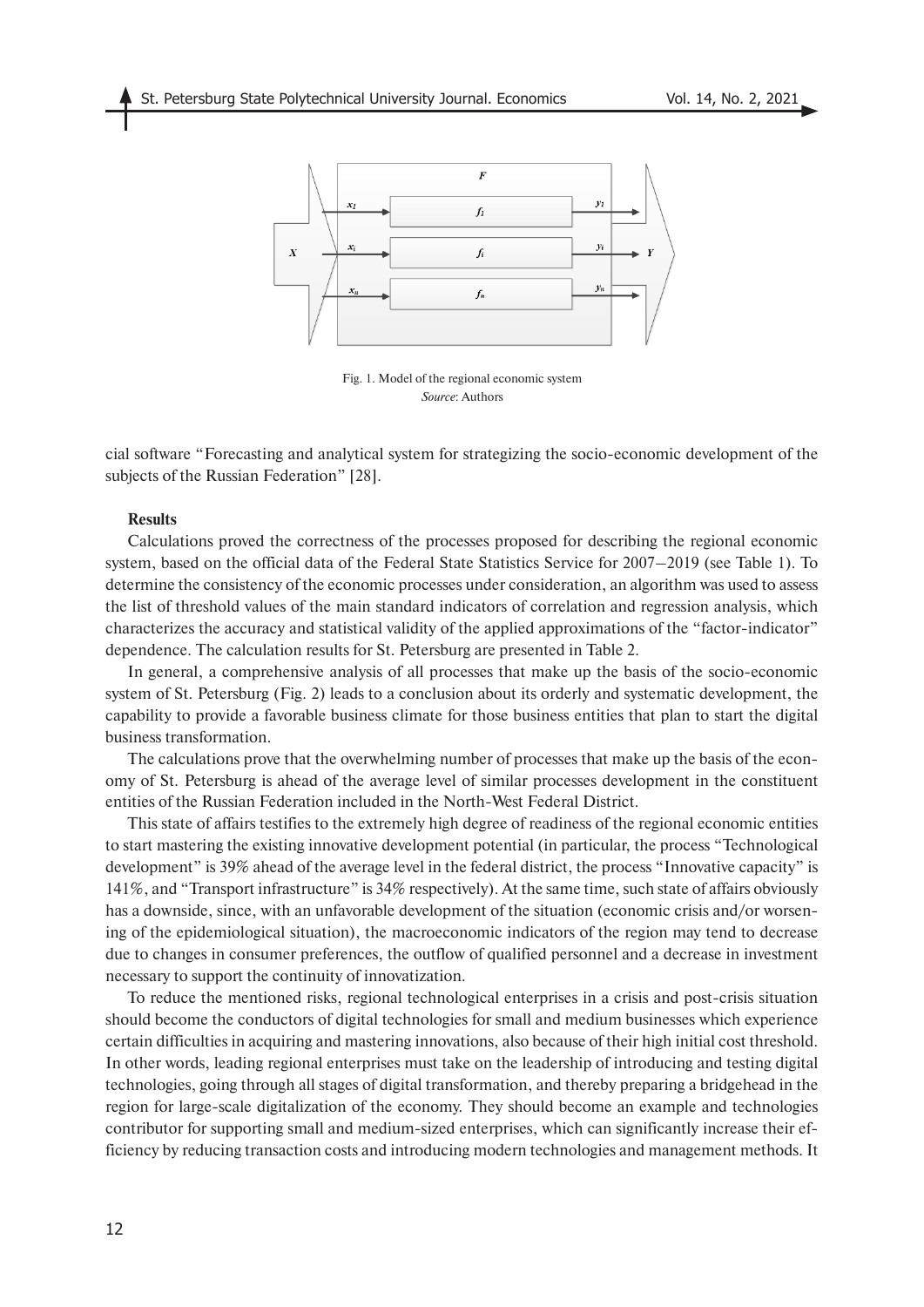

Fig. 2. Development indices of system processes in St. Petersburg relative to the average level of the constituent entities of the Russian Federation included in the North-West Federal District *Source*: Authors

is necessary to start small, applying the available positive experience of digital transformation, using proven methods and technologies [29].

Among processes that are the most indicative and specifying the state and capabilities of the regional economic system of St. Petersburg, speaking about the implementation of professional competencies of the active part of the population regarding their applications for the sustainable advanced development of the territory, "Higher education and advanced training" and "Innovative capacity" are selected. These processes are decisive in terms of the formation and motivation of citizens capable of perceiving innovations and acquiring additional (digital) competencies necessary for the implementation of digital transformation procedures for both industrial and social relations.

1. "Higher education and advanced training"

Factor *X* is the share of spending on technological innovation, determined by the ratio of annual expenditures on technological innovations to the annual volume of investments in the capital stock. Factor management is formed by the need to attract a highly qualified workforce for the development of new jobs required from certain digital competencies.

Indicator *Y* means the number of employed people with higher education per 10 employees.

The process under consideration, along with the "Labor market efficiency", represents a kind of employment adjustment.

The estimated parameters of the process are shown in Fig. 3.

Analysis of the diagram from Fig. 2 demonstrates that the end of 2019 in St. Petersburg was marked by a significant increase in the share of technological innovation spending (for example, by 20% in comparison to 2017). At the same time, there was a decline in the number of employed personnel with higher education by 2.5% (out of 10 employees). This situation suggests that enterprises producing innovative goods and services experienced a decrease in operating costs and an increase in added value (a significant role belonged to the competence of employees and labor productivity). This indicates that the situation is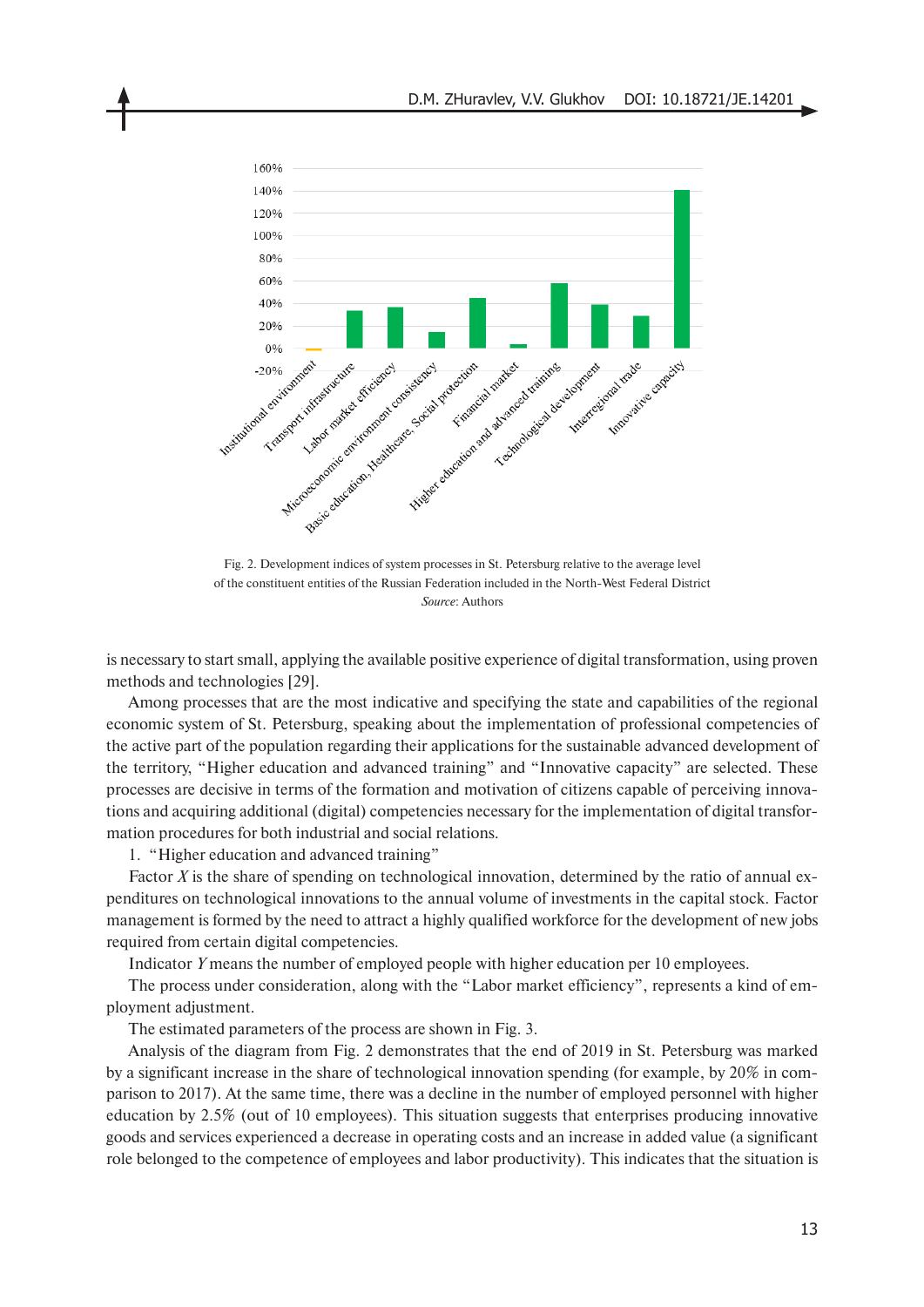under control despite the depreciation of the ruble, and the import substitution program is being successfully implemented.

| <b>Economic process</b>                           | Factor, $X$                                                                                                | Indicator, Y                                                                                          | Correlation<br>coefficient, $R_{\nu\nu}$ | Approximation<br>error, $E_{.}$ |  |
|---------------------------------------------------|------------------------------------------------------------------------------------------------------------|-------------------------------------------------------------------------------------------------------|------------------------------------------|---------------------------------|--|
| <b>Basic economic processes</b>                   |                                                                                                            |                                                                                                       |                                          |                                 |  |
| Institutional environment                         | Regional Public administration<br>Cost Index                                                               | GRP formation efficiency<br>index                                                                     | 0.77                                     | 2.61                            |  |
| Basic education, Healthcare,<br>Social protection | Regional budget spending index<br>for the social block                                                     | Standard index of gross<br>regional product                                                           | 0.72                                     | 4.08                            |  |
| Transport infrastructure                          | Density of public hard surface<br>road                                                                     | Standard index of gross<br>regional product                                                           | 0.56                                     | 2.10                            |  |
| Microeconomic environment<br>consistency          | Regional budget gross spending<br>index                                                                    | Regional budget gross<br>income index                                                                 | 0.97                                     | 3.14                            |  |
| Labor market efficiency                           | Index of regional budget expendi-<br>tures on the national economy                                         | Average wage index                                                                                    | 0.73                                     | 3.37                            |  |
| Financial market                                  | Share of regional budget<br>expenditures under the na-<br>tional economy item                              | Credit exposure index of<br>employed individuals                                                      | 0.80                                     | 14.20                           |  |
| Economic processes of advanced development        |                                                                                                            |                                                                                                       |                                          |                                 |  |
| Higher education and<br>advanced training         | Share of spending on<br>technological innovations                                                          | Number of employees with<br>higher education per<br>10 employees                                      | 0.72                                     | 3.14                            |  |
| Technological development                         | Share of costs for information and<br>communication technologies in<br>total investment into capital stock | The ratio of the produced<br>GRP to the volume of total<br>(annual) investments into<br>capital stock | 0.86                                     | 8.02                            |  |
| Interregional trade                               | Foreign trade turnover index                                                                               | Average annual foreign<br>exchange labor productivity<br>index                                        | 0.90                                     | 6.17                            |  |
| Innovative capacity                               | Technological innovations cost<br>index                                                                    | The share of innovative<br>products, works, services                                                  | 0.96                                     | 15.24                           |  |

## **Table 2. Data on the assessment of the consistency of economic processes that simulate the socio-economic system of St. Petersburg**

## 2. "Innovative capacity"

Factor X is the cost index for technological innovation, which is the ratio of the cost of technological innovation to the average annual number of employed citizens, modified to the average annual US dollar exchange rate. Factor *X* characterizes the investment activity of all regional economic entities in terms of implementation of technological innovations, directly or indirectly stimulated by the regional authorities. Indicator *Y* shows the share of goods, works, and services produced in % of the total volume of goods shipped, works performed, services rendered in the region for a calendar year.

The process under consideration, along with "Technological development", is significant in terms of the formation of structural shifts in the economy, which determine the opportunities and capabilities of the overwhelming majority of economic entities for digital transformation.

The estimated parameters of the process are shown in Fig. 4.

Model visualization confirms that considered economic processes in St. Petersburg are valid from the viewpoint of the correctness of the formalization of the indices used to describe them. If necessary, to further analyze the influence of the components of factor *X* on the result of process *Y*, indicators can be detailed to develop the most appropriate management decisions (activities).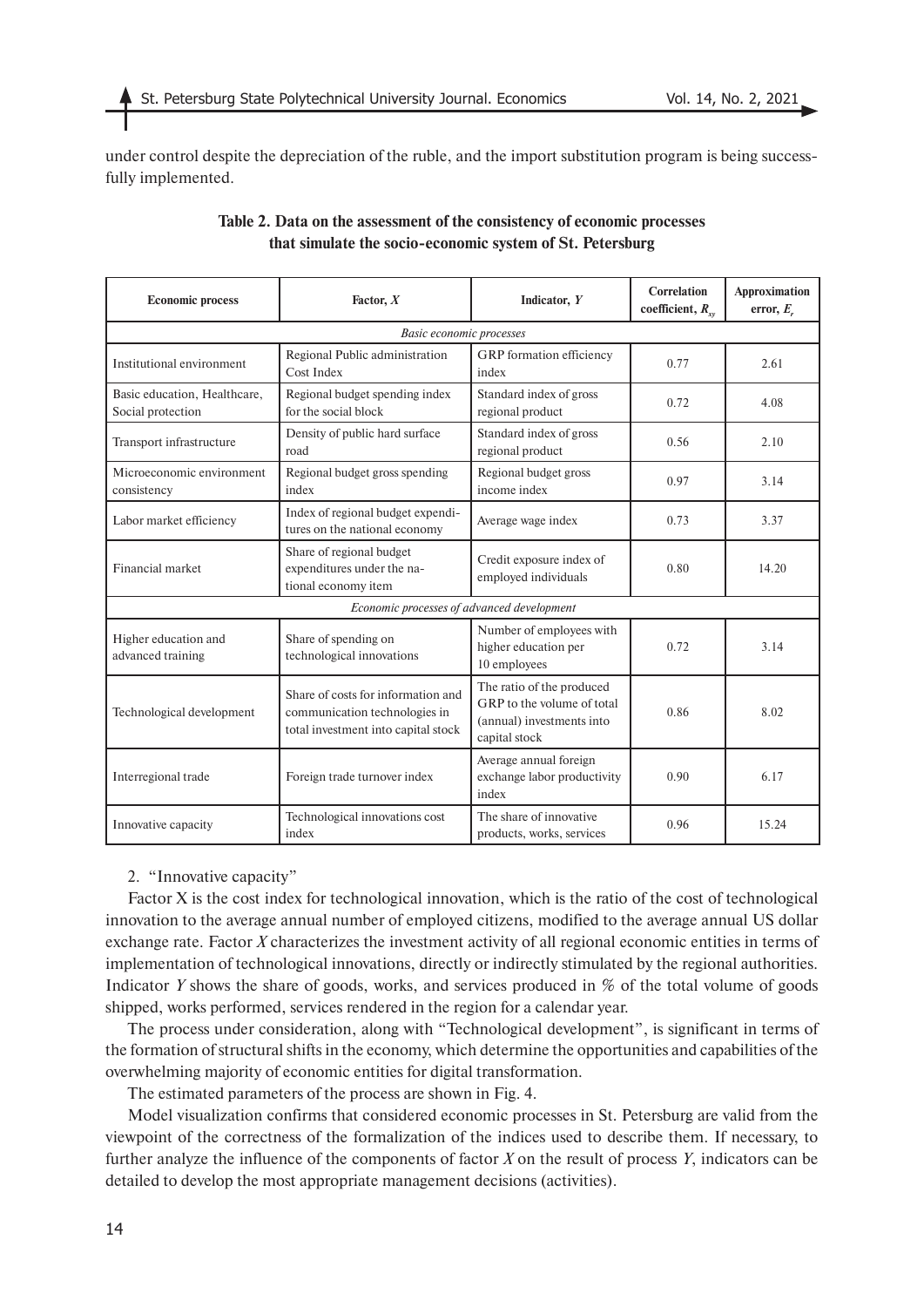

Fig. 3. Change in the controlled factor *X* and the resulting indicator *Y* in the period under review from 2007 to 2019 *Source*: Authors



Fig. 4. Change in the controlled factor *X* and the resulting indicator *Y* in the period under review from 2007 to 2019 *Source*: Authors

In general, the results obtained are consistent with the main directions of the advanced development of the city, enshrined in a regulatory document – the Strategy of Social and Economic Development of St. Petersburg up to 2035, approved by the Law No. 771-164 of St. Petersburg dated December 19, 2018 (as amended on November 26, 2020), which defines goals and priorities, as well as formed indicators characterizing the degree of their achievement. The main factors that ensure the innovation of the region are: stimulation of the production of high-tech products and services, the growth of investment in human capital, and the digital transformation of the economy. Development based on the principles of digitalization of the economy is recognized as decisive in all spheres of socio-economic activity, increasing competitiveness and ensuring progressive economic growth.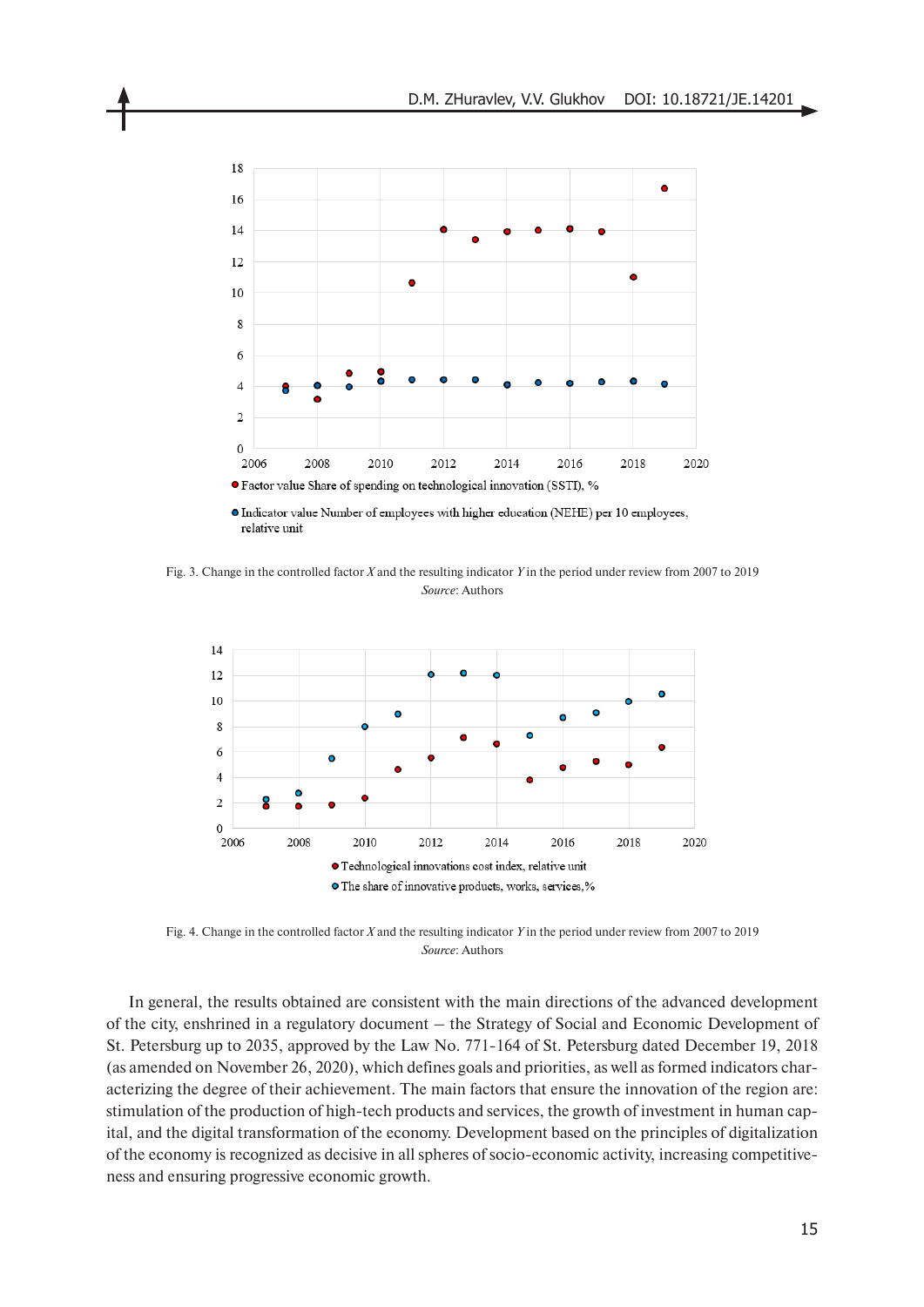Nevertheless, using the methodological approaches proposed in this article for a retrospective assessment of the macroeconomic state of the city of St. Petersburg allows a more reasonable proposition of a system of priority long-term targets. Although assessment of the quality of the current strategy is not the purpose of this study, based on the results of an extended and detailed analysis, certain recommendations can be issued on goal-setting and clarification of the priority directions of the city's development.

### **Discussion**

One of the practical recommendations, useful for enterprises in the real sector of the economy planning to carry out the digital business transformation, is the creation of a digital IT ecosystem (digital platform), which performs the key function in successful transformations. Working with a digital platform is a recognized trend at the current stage of engineering, technology, and industrial and economic relations development. It seems that all business processes of the production life cycle, without exception, should be implemented using digital data and digital infrastructure in a unified information space (Fig. 5).

A technologically unified information space of an enterprise can be defined as a set of integrated applications that comprehensively support all the main business processes of operating and commercial activities, accounting procedures, customer relationship management, planning and forecasting, budgeting, management of regulatory and reference information, and also provide data exchange between all services.

The connecting link of the applications is the corporate process and content management system, which in the target functional IT ecosystem is positioned as a single window to the catalog of "internal" services" of the enterprise, as well as as a tool for the operational work of managers and personnel when performing daily routine operations and assignments. In fact, this is an umbrella system, for it covers all the needs for obtaining and processing information essential for making decisions from the level of the general director to the personnel of the shop (branch), and is built-up on the principles of continuity of management and information processes.

Fig. 6 schematically shows a model of economic effects in the digital transformation of an enterprise, technologically based on the IT ecosystem, the integrating link of which is the corporate process and content management system.



Fig. 5. Unified information space of a digital enterprise *Source*: Authors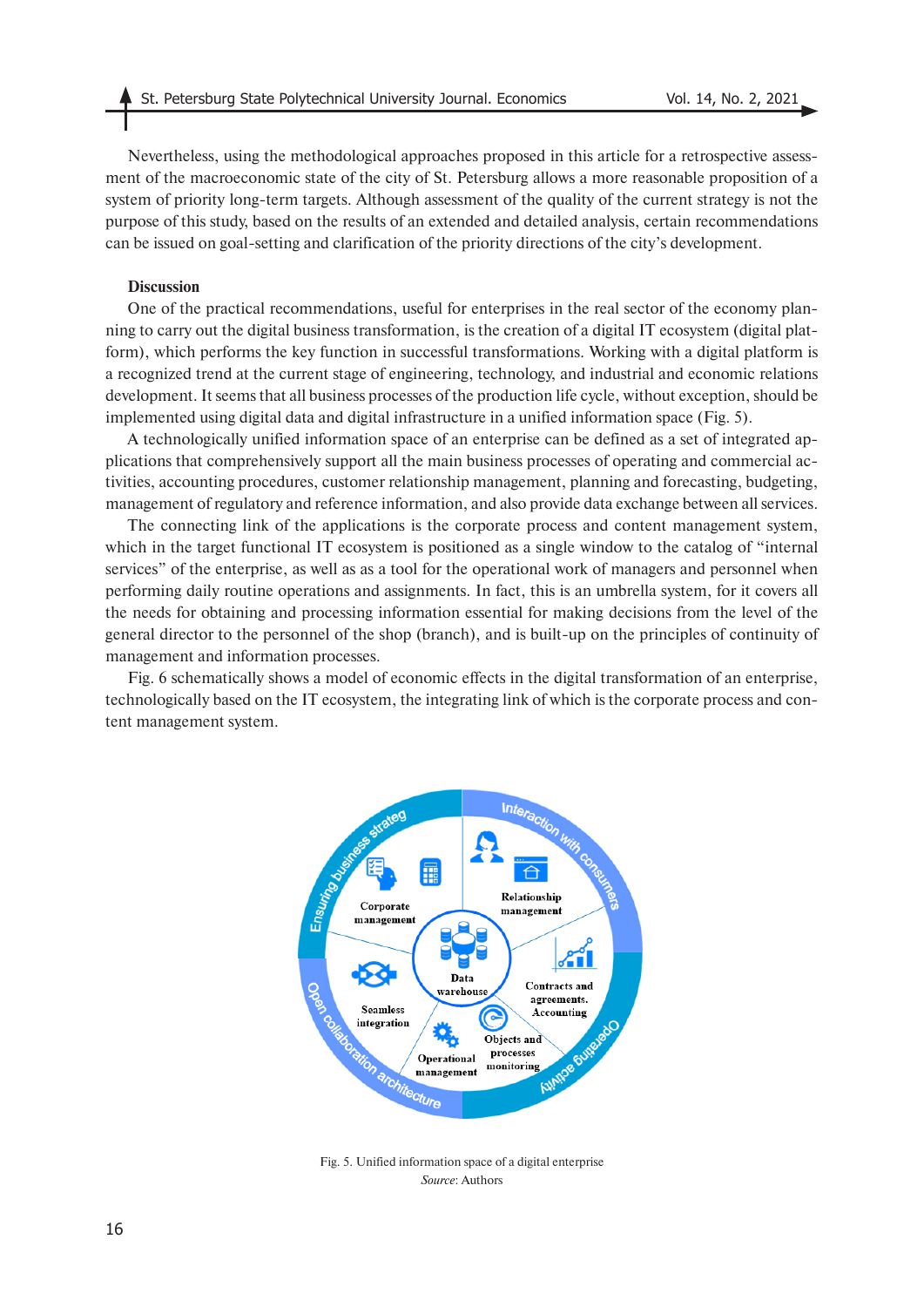

Information base - enterprise portal (corporate process and content management system)

Technological basis - a digital IT-ecosystem

Fig. 6. Model of economic effects in digital transformation *Source*: Authors

The key point that determines the success of the digital transformation is the ability of top management, following the developed strategy, to ensure an effective combination of employee competencies with innovative technologies in the process of transforming the production life cycle. In other words, the digital transformation strategy requires the designing of a separate, maximally detailed program for the creation and development of human resources (target motivation, advanced training of elder personnel, acceptance of the values of corporate culture, etc.). In this regard, it is necessary to separately note the change in the behavior patterns of the most active part of the population aged 20 to 35 years, where often, thanks to developed communications and the possibility of obtaining information, consumer values are re-estimated. For example, the opportunity to gain practical experience and build a positive resume for subsequent career growth may outweigh the value of the current material reward. Such trends in the formation of an active innovative style and susceptibility to constant changes should be monitored in the labor market, first of all, to attract talent. They should become one of the key factors in attracting capable young people to implement a long-term development strategy at the corporate and regional levels.

## **Conclusion**

1. The applied model of the socio-economic system of a constituent entity of the Russian Federation is proposed for carrying out a systematic analysis of its macroeconomic indicators, which is necessary, firstly, to conduct a comprehensive assessment of the regions readiness for transformations towards the digitalization of the economy, and secondly, for reasonable goal-setting and determination priority areas of development for strategizing.

2. The example of St. Petersburg city shows that the decisive role in the process of the digital transformation of business should be taken by city-forming enterprises that have the appropriate infrastructure and the necessary resources, primarily qualified personnel.

3. The basis of the planned transformations of economic systems are IT ecosystems (digital platforms) that realize an integrated approach to management decisions using knowledge economy technologies such as predictive analytics, artificial intelligence, big data, cloud computing, etc. The best management decisions may only be taken, if the persons who undertake them and participate in the preparation have access to verified, relevant and structured information from reliable independent sources.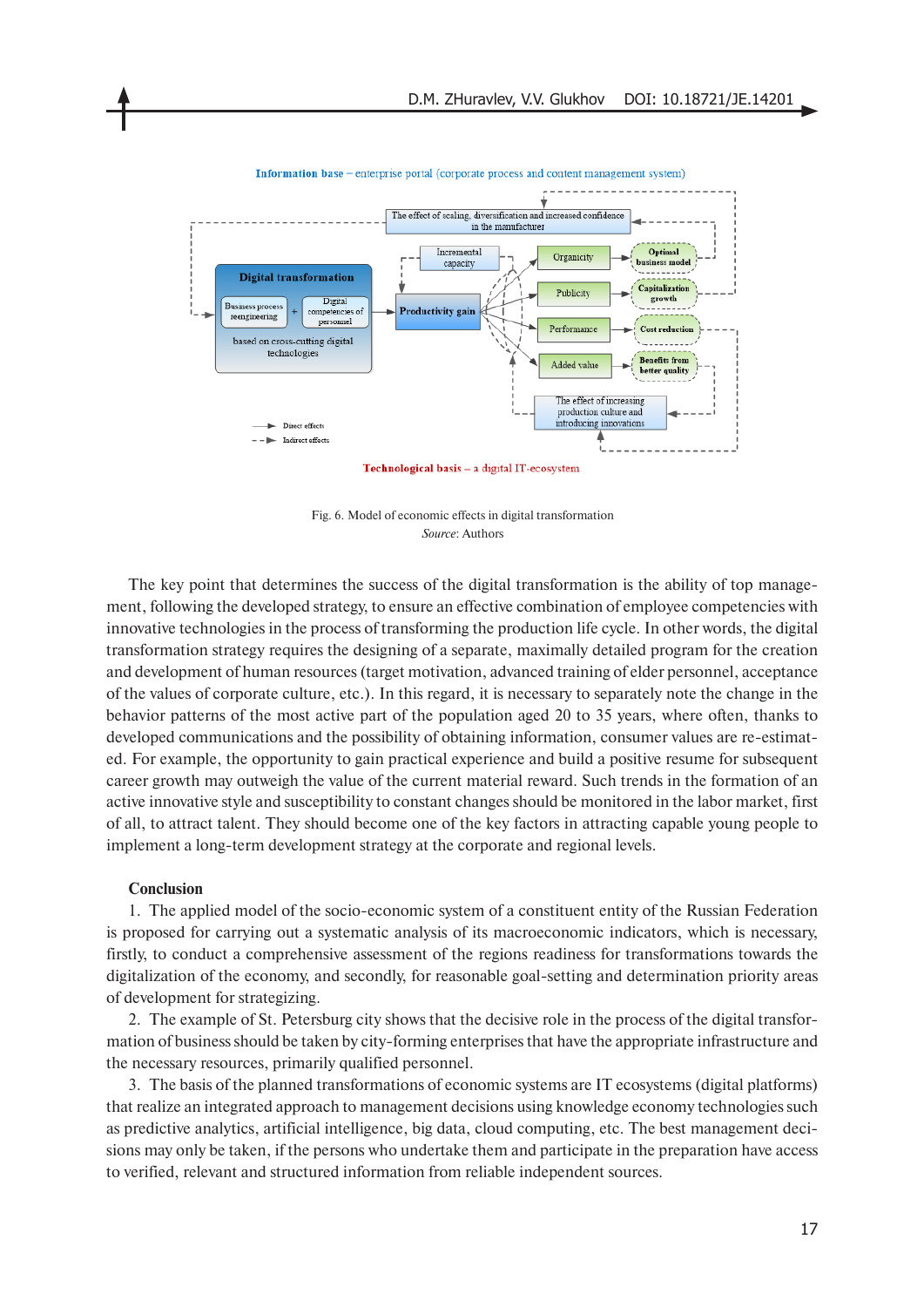4. The main component of a digital transformation solution is a strategy, the completeness, quality, validity, and adequacy of which determines the effectiveness and success of not only the planned transformations, but the entire work as a whole. An enterprise digital transformation strategy should include full-scale marketing research, analysis of the external and internal environment, a list of planned and promising end-to-end technologies. Moreover, all this should be formalized in interconnected complex digitalization programs, synchronized in time and resources.

## **Directions for further research**

The present article considers a reduced model of the socio-economic system of the region, which includes ten basic processes. When moving to the practical implementation of the proposed approach, for a more accurate assessment and development of recommendations on the choice of areas of advanced development (development of strategic priorities) for a specific region, the structure of the digital twin should be detailed. Therefore, further research will be associated with the selection and formalization of an additional set of "factor-indicator" couples. At the same time, for justifying the feasibility and effectiveness of the procedures for the digital transformation of economic systems, certain measures will be devoted to developing appropriate methods.

### **Acknowledgments**

The reported study was funded by RFBR, project number 20-010-00942 А.

## **REFERENCES**

1. The country's transition to renewable energy sources threatens Russian energy companies. URL: https://www.kommersant.ru/doc/4663944 (accessed February 01, 2021).

2. **V.A. Mau,** At the final stage of the global crisis: Economic tasks in 2017–2019. Voprosy Ekonomiki, 2018, no. 3, pp. 5–29. (rus). DOI: 10.32609/0042-8736-2018-3-5-29

3. **K. Schwab,** The Fourth Industrial Revolution. Penguin. London. 2017. 192 p.

4. **Yu.M. Osipov, T.N. Yudina, I.G. Geliskhanov,** Information-Digital Economy: Concept, Basic Parameters and Implementation Mechanisms. The Moscow University Economics Bulletin, 2019, no. 3, pp. 41–60. (rus)

5. **A.V. Vorontsovskiy,** Digitalization of the economy and its impact on economic development and social welfare. St Petersburg University Journal of Economic Studies, 2020, vol. 36, no. 2, pp. 189–216. (rus). DOI: 10.21638/spbu05.2020.202

6. **V.K. Chaadaev,** «Smart housing and communal services» as cost reduction in the management of apartment buildings. In the collection: Economics and management of the national economy: genesis, current state and development prospects. Materials of the II International Scientific and Practical Conference. In 2 parts, 2018, pp. 211–215. (rus)

7. **M.Yu. Arkhipova, V.P. Sirotin,** Development of digital technologies in Russia: regional aspects. Economy of Region, 2019, vol. 15, no. 3, pp. 670–683. (rus)

8. **L.G. Matveeva, A.Yu. Nikitaeva, O.A. Chernova,** Information as a strategic resource for regional development: institutional and technological aspects. Terra Economicus, 2018, vol. 16, no. 1, pp. 134–145. (rus). DOI: 10.23683/2073-6606-2018-16-1-134-145

9. **I.V. Mitrofanova, M.A. Bisakaeva, N.R. Gukasova, A.A. Orlyanskaya,** Digital transformation of peripheral regions of the South of Russia (on the example of the Chechen Republic). Economics: Yesterday, Today and Tomorrow, 2018, vol. 8, no. 10A, pp. 117–131. (rus)

10. **A.A. Urasova, M.A. Mukhin, K.F. Kochina,** Topical approaches to managing socio-economic development of territories. The Manager, 2018, vol. 9, no. 1, pp. 14–23. (rus). DOI: 10.17059/2019-3-4

11. **V.V. Akberdina, A.V. Grebenkin, G.B. Korovin, A.I. Ponomareva,** Modelling of industrial policy on the basis of game-theoretic models of interaction between government and business. Journal of Economic Theory, 2018, vol. 15, no. 4, pp. 554–560. (rus). DOI: 10.31063/2073-6517/2018.15-4.1

12. **E.V. Balatsky, N.A. Ekimova,** Innovation-technology matrices and national economic development strategies. Upravlenets – The Manager, 2019b, vol. 10, no. 5, pp. 9–19. (rus). DOI: 10.29141/2218- 5003-2019-10-5-2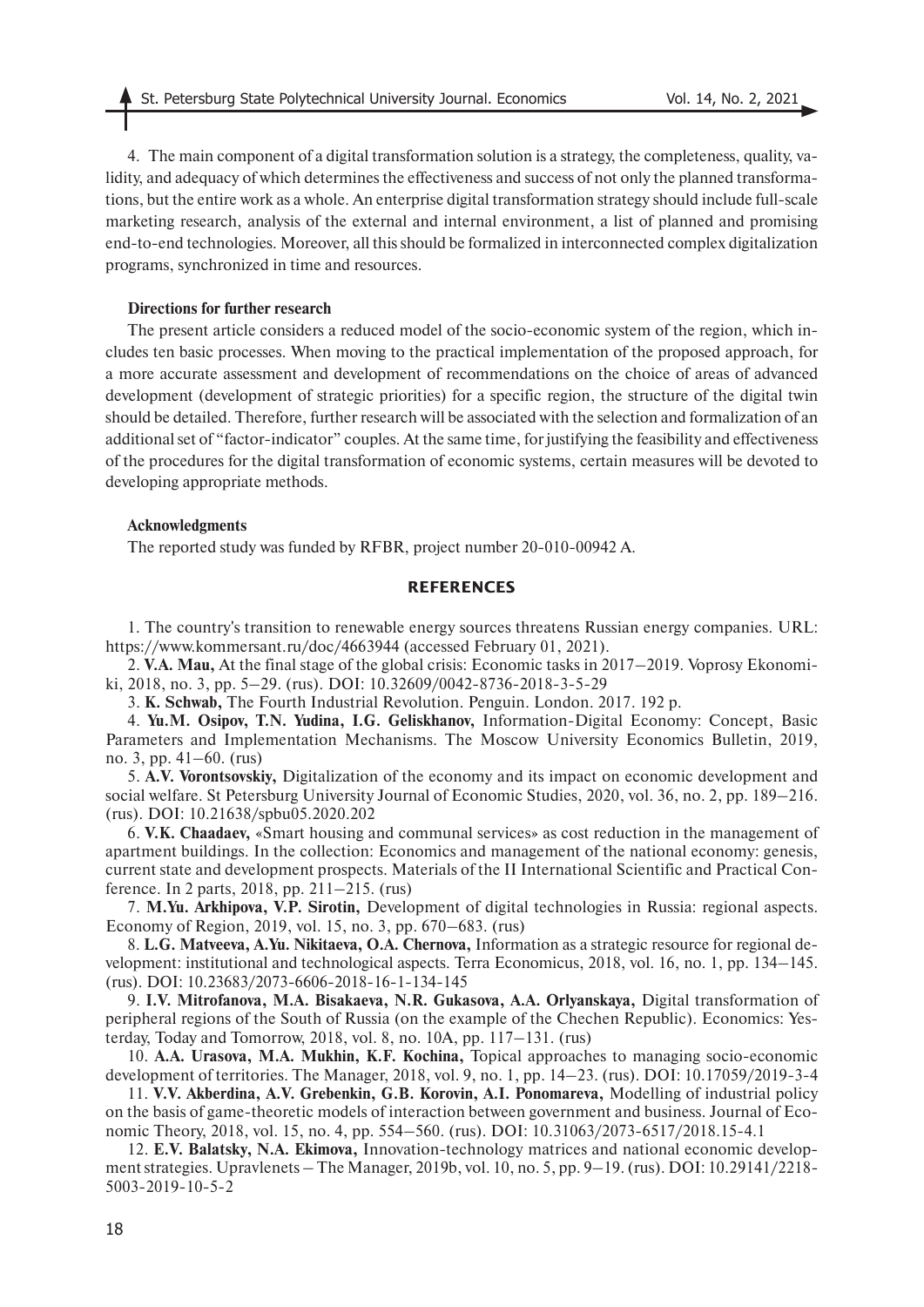13. **G.B. Korovin,** Architecture of the agent-based model for the region's industrial complex digital transformation. Journal of New Economy, 2020, vol. 21, no. 3, pp. 158–174. (rus). DOI: 10.29141/2658- 5081-2020-21-3-8

14. **I.V. Novikova,** Concept of Employment Strategy for the Digital Economy. Kemerovo, Kemerovo State University, 2020, 254 p. (rus)

15. **L.M. Borshch, S.V. Gerasimova,** Spatial model of innovative technological regional development. St. Petersburg State Polytechnical University Journal. Economics, 2018, vol. 11, no. 4, pp. 185–199. (rus). DOI: 10.18721/JE.11414

16. **T.V. Kramin, A.R. Klimanova,** Development of digital infrastructure in the Russian regions. Terra Economicus, 2019, no. 17(2), pp. 60–76. (rus). DOI: 10.23683/2073-6606-2019-17-2-60-76

17. **N.M. Rumyantsev, E.G. Leonidova,** Asymmetry problems of structural shifts in regional economy. Economic and Social Changes: Facts, Trends, Forecast, 2020, vol. 13, no. 6, pp. 169–183. (rus). DOI: 10.15838/esc.2020.6.72.10

18. **A.I. Tatarkin,** Regional Targeting of the Economic Policy of the Russian Federation as an Institution of Regional Spatial Development. Economy of Region, 2016, vol. 12, no. 1, pp. 9–27. (rus). DOI: 10.17059/2016-1-1

19. **J. Fagerberg,** Technological progress, structural change and productivity growth: a comparative study. Structural Change and Economic Dynamics, 2000, vol. 11, no. 4, pp. 393–411. DOI: 10.1016/ S0954-349X(00)00025-4

20. **D. Kucera, X. Jiang,** Structural transformation in emerging economies: leading sectors and the balanced growth hypothesis. Oxford Development Studies, 2019, vol. 47, pp. 188–204. DOI: 10.10- 80/13600818.2018.1533934

21. **R.P. Pradhan, G. Mallik, T.P. Bagchi,** Information communication technology (ICT) infrastructure and economic growth: A causality evinced by cross-country panel data // IIMB Management Review, 2018, no. 30 (1), pp. 91–103. DOI: 10.1016/j.iimb.2018.01.001

22. **V.L. Kvint,** Strategy concept. Kemerovo, Kemerovo State Universary, 2020, 170 p. (rus)

23. **A. Beer, S. Ayres, T. Clower, F. Faller, A. Sancino, M. Sotarauta,** Place leadership and regional economic development: a framework for cross-regional analysis. Regional Studies, 2019, vol. 53, no. 2, pp. 171–182. DOI: 10.1080/00343404.2018.1447662

24. **R.M. Samaniego, J.Y. Sun,** Productivity growth and structural transformation. Review of Economic Dynamics, 2016, vol. 21, pp. 266–285. DOI: 10.1016/j.red.2015.06.003

25. **N.V. Smorodinskaya, D.D. Katukov,** When and why regional clusters becomebasic building blocks of modern economy. Baltic region, 2019, vol. 11, no. 3, pp. 61–91. (rus). DOI: 10.5922/2079-8555- 2019-3-4

26. **A.G. Aganbegyan,** Analysis and rorecasting of socio-economic development of regions (methodical notes). Central Russian Journal of Social Sciences, 2019, vol. 14, no. 4, pp. 15–28. (rus). DOI: 10.22394/2071-2367-2019-14-4-15-28

27. **D.M. Zhuravlev,** Development of a model of the regional economic system of the constituent entity of the Russian Federation. MIR (Modernization. Innovation. Research), 2020, vol. 11, no. 1, pp. 29–43. (rus). DOI: 10.18184/2079-4665.2020.11.1.29-43

28. Forecasting and analytical system of strategizing the socio-economic development of the constituent entities of the Russian Federation. Certificate of state registration of the computer program No. 2020612044. URL: https://new.fips.ru/registers-doc-view/fips\_servlet?DB=EVM&rn=4095&Doc-Number=2020612044&TypeFile=html (accessed February 04, 2021).

29. **V.N. Pinchuk, D.M. Zhuravlev,** Company. Technologies and economics of digital transformation. Novosibirsk, Akademizdat, 2020, 216 p. (rus)

## **СПИСОК ЛИТЕРАТУРЫ**

1. The country's transition to renewable energy sources threatens Russian energy companies. URL: https://www.kommersant.ru/doc/4663944 (accessed February 01, 2021).

2. **Мау В.А.** На исходе глобального кризиса: экономические задачи 2017–2019 гг. Вопросы экономики. 2018; (3): 5–29. https://doi.org/10.32609/0042-8736-2018-3-5-29.

3. **Schwab K.** The Fourth Industrial Revolution. Penguin. London. 2017. 192 p.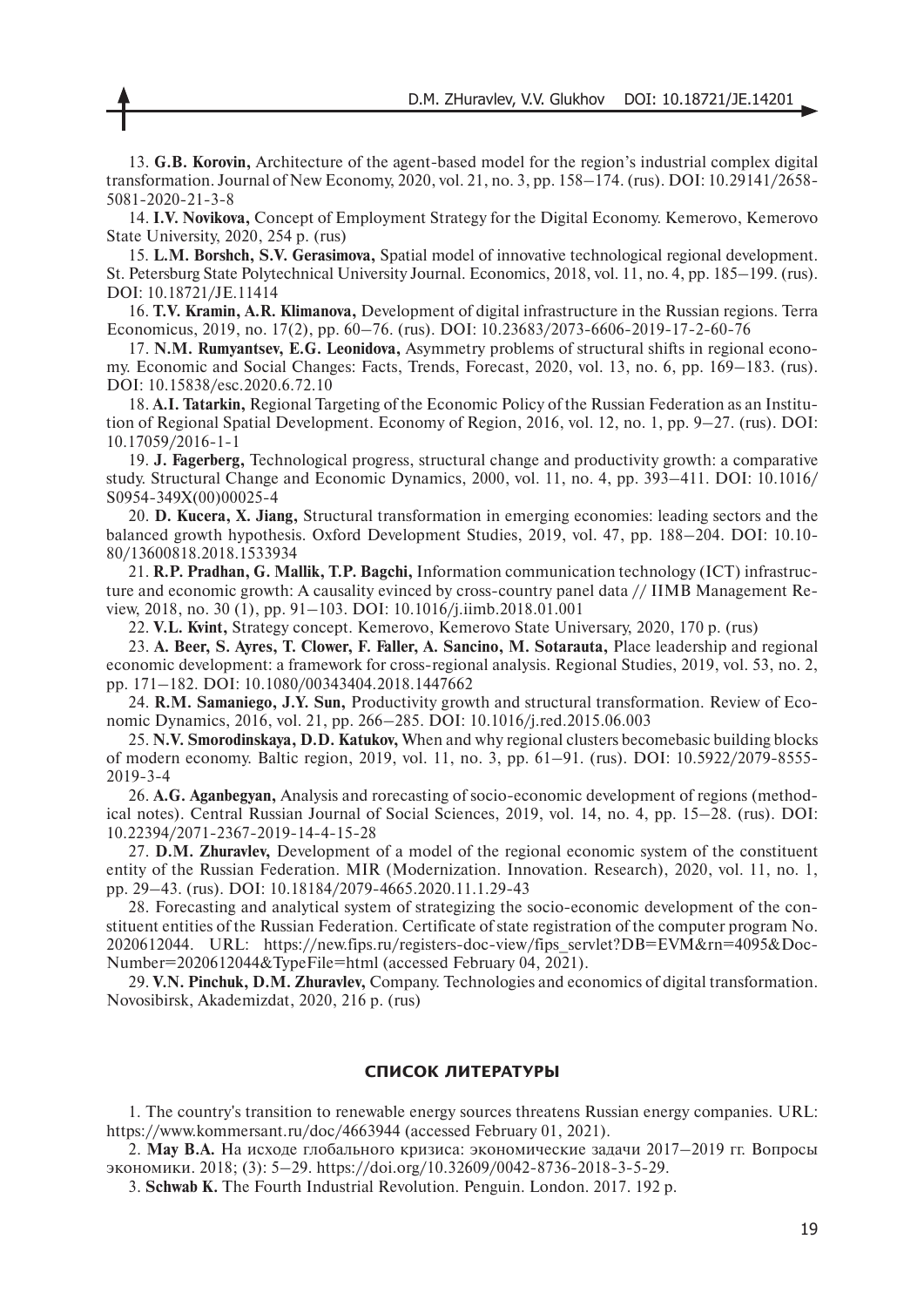4. **Осипов Ю.М., Юдина Т.М., Гелисханов И.З.** Информационно-цифровая экономика: концепт, основные параметры и механизмы реализации. Вестник московского университета. Серия 6: Экономика. 2019; (3): 41–60.

5. **Vorontsovskiy A.V.** Digitalization of the economy and its impact on economic development and social welfare. St Petersburg University Journal of Economic Studie. 2020; 36 (2): 189–216. (rus). https://doi.org/10.21638/spbu05.2020.202.

6. **Чаадаев В.К.** «Умное ЖКХ» как сокращение издержек в управлении многоквартирными домами. Экономика и управление народным хозяйством: генезис, современное состояние и перспективы развития. Материалы II Международной научно-практической конференции. В 2-х частях. 2018; 211–215.

7. **Архипова М.Ю., Сиротин В.П.** Региональные аспекты развития информационнокоммуникационных и цифровых технологий в России. Экономика региона. 2019; 15 (3): 670–683.

8. **Matveeva L.G., Nikitaeva A.Yu., Chernova O.A.** Information as a strategic resource for regional development: institutional and technological aspects. Terra Economicus, 2018; 16 (1): 134–145. (rus). https://doi.org/10.23683/2073-6606-2018-16-1-134-145.

9. **Митрофанова И.В., Бисакаева М.А., Гукасова Н.Р., Орлянская А.А.** Цифровая трансформация периферийных регионов Юга России (на примере Чеченской Республики). Экономика: вчера, сегодня, завтра. 2018; 8 (10А): 17–131.

10. **Урасова А.А., Мухин М.А., Кочина К.Ф.** Актуальные подходы к управлению социальноэкономическим развитием территории. Управленец, 2018; 9 (1): 14–23. https://doi.org/10.291- 41/2218-5003-2018-9-1-3.

11. **Акбердина В.В., Гребенкин А.В., Коровин Г.Б., Пономарева А.И.** Моделирование промышленной политики на основе теоретико-игровой модели взаимодействия государства и бизнеса. Журнал Экономической теории, 2018; 15 (4): 554–560. https://doi.org/10.31063/2073-65-17/20- 18.15-4.1.

12. **Балацкий Е.В., Екимова Н.А.** Инновационно-технологические матрицы и национальные стратегии экономического развития. Управленец, 2019; 10 (5): 9-19. https://doi.org/10.291-41/2218-5003-2019-10-5-2.

13. **Korovin G.B.** Architecture of the agent-based model for the region's industrial complex digital transformation. Journal of New Economy, 2020; 21 (3): 158–174. (rus). https://doi.org/10.29141/2658- 5081-2020-21-3-8.

14. **Новикова И.В.** Концепция стратегии занятости населения в цифровой экономике. Кемерово, Кемеровский государственный университет, 2020, 254 с.

15. **Борщ Л.М., Герасимова С.В.** Пространственная модель инновационного технологического регионального развития. Научно-технические ведомости СПбГПУ. Экономические науки, 2018; 11 (4): 185–199. https://doi.org/10.18721/JE.11414.

16. **Крамин Т.В., Климанова А.Р.** Развитие цифровой инфраструктуры в регионах России. Terra Economicus, 2019; 17 (2), 60–76. DOI: 10.23683/2073-6606-2019-17-2-60-76

17. **Rumyantsev N.M., Leonidova E.G.** Asymmetry problems of structural shifts in regional economy. Economic and Social Changes: Facts, Trends, Forecast, 2020; 13(6): 169–183. (rus). https://doi. org/10.15838/esc.2020.6.72.10.

18. **Tatarkin A.I.** Regional Targeting of the Economic Policy of the Russian Federation as an Institution of Regional Spatial Development. Economy of Region, 2016; 12 (1): 9–27. (rus). https://doi. org/10.17059/2016-1-1.

19. **Fagerberg J.** Technological progress, structural change and productivity growth: a comparative study. Structural Change and Economic Dynamics, 2000; 11 (4): 393–411. https://doi.org/10.1016/ S0954-349X(00)00025-4.

20. **Kucera D., Jiang X.** Structural transformation in emerging economies: leading sectors and the balanced growth hypothesis. Oxford Development Studies, 2019; 47: 188–204. https://doi.org/10.108 0/13600818.2018.1533934.

21. **Pradhan R.P., Mallik G., Bagchi T.P.** Information communication technology (ICT) infrastructure and economic growth: A causality evinced by cross-country panel data. IIMB Management Review, 2018; 30 (1): 91–103. https://doi.org/10.1016/j.iimb.2018.01.001.

22. **Квинт В.Л.** Концепция стратегирования: монография. Кемерово: Кемеровский государственный университет, 2020. 170 с. ISBN: 978-5-8353-2562-7.